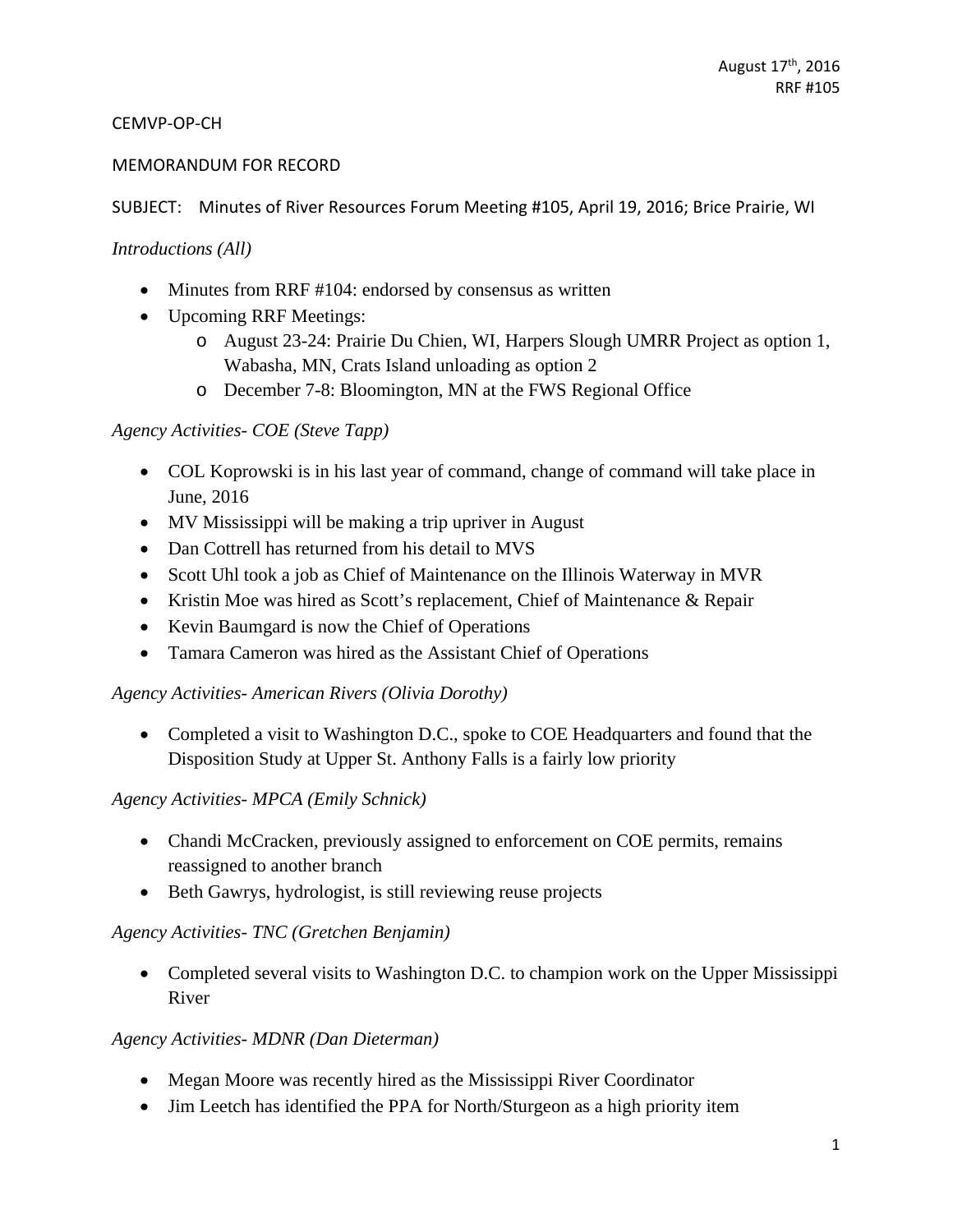- MDNR is looking to re-establish the Mississippi River Team, which could lead to upper management attendance at RRF meetings
- Dan Dieterman is now a habitat specialist, though still working under the Fisheries Branch

## *Agency Activities- Audubon (Tim Schlagenhaft)*

 There have been some positive strides in regards to revising language in WRDA to enable the states to sign PPA's

## *Agency Activities- FWS (Tim Yager)*

- Tim Miller hired a biologist, Erin Andrews, to replace Wendy Woyczik's previous position
- Rich King is working to replace the Biologist position vacated by Lisa Maas
	- o Also working to hire a temporary mechanic
- Jim Leach retired last Friday and started a new position with the MDNR as the Fish  $\&$ Wildlife Division Director
- Restoration work on the Root River will commence soon
- Enforcement of railroad trespassing has been consuming a bit of time, FWS has been working with BNSF on standardized crossings

# *Agency Activities- UMRBA (Kirsten Mickelson)*

- Working on a new contract to respond to oil spills
- WRDA markup is likely by the end of May
	- o UMRBA looking to draft a letter to address the following concerns: NESP funding, PPA language, OMRRR, use of donated goods as part of cost-share agreements
- Facilitating the M35 project with the states and stakeholders
	- o Advisory committee meeting will be held in February
- Planning for the  $30<sup>th</sup>$  anniversary of UMRBA, to be held on  $8/8$  in La Crosse, WI

# *Agency Activities- WDNR (Jim Fischer)*

- Jim Fischer is sitting in as co-chair in Dan Helsel's absence, Dan is working on a complex EIS and was unable to attend
	- o Moving forward, co-chair responsibilities are uncertain as WDNR is going through a realignment
- Kurt Rasmussen was hired as the new Mississippi River Planner, fulfilling Sara Strassman's old position
- Recently signed another five year MOU with COE St. Paul District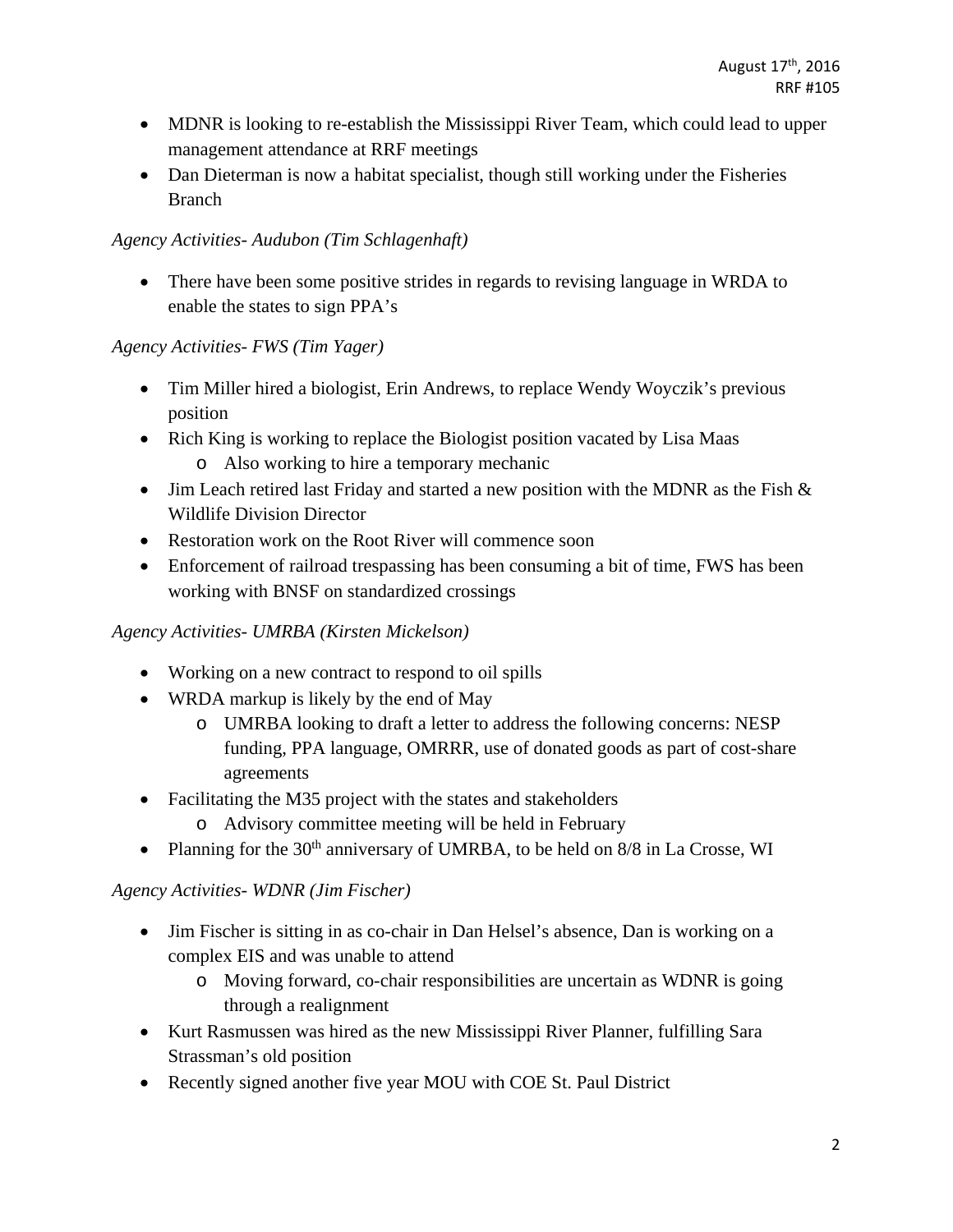- Mississippi River to Madison event was held in February to greater engage the Central Office representatives in Mississippi River efforts
- Fisheries Division is looking to hire several District Fisheries supervisor positions
- Working with MDNR and MPCA on a CWA pilot study regarding the Mississippi River channel

## *Agency Activities- IDNR (Mike Griffin)*

- Bureau Trust Fund balance remains low, it is entirely funded by hunting and fishing license fees which haven't been increased in several years
- Vacant positions aren't being filled unless determined crucial
	- o A couple vacant positions remain on the Mississippi River

## *Agency Activities- LPLA (Rylee Main)*

- Public meeting was held last Friday, over 60 people were in attendance to discuss the Section 204 Project at the head of Lake Pepin
	- o Awaiting feedback as to how the project team will be put together and when FID will begin

## *Agency Activities- EPA (Kathleen Kowal)*

• No updates to report

### *Channel Maintenance Program Activities (Channels & Harbors)*

- Handout as attachment
- The dredge Goetz anticipates to begin dredging in Pool 5A, Betsy Slough at some point today
	- o The next job for the dredge Goetz will most likely be a partial offload of the Above Brownsville placement site in Pool 8
- Government Mechanical is anticipated to start in Pool 5, Fisher Island in the near future
	- o The dredge Goetz will likely dredge this location again at a later date
- There isn't a definitive plan for initiating dredging with either of the Contract Mechanical Plants at this time
- Mike Griffin asked if there was a guaranteed yardage for contract mechanical plants
	- o Steve Tapp verified that it is dollar based, and that Plant 1 has a guaranteed \$300,000 in dredging once initiated, while Plant 2 has a guaranteed \$100,000 in dredging once initiated
- Pool 10, Mississippi Gardens is holding a lot of material and will likely need to be addressed this season
- Working on a potential wing dam modification adjacent to the Betsy Slough dredge cut to reduce dredging frequency and volume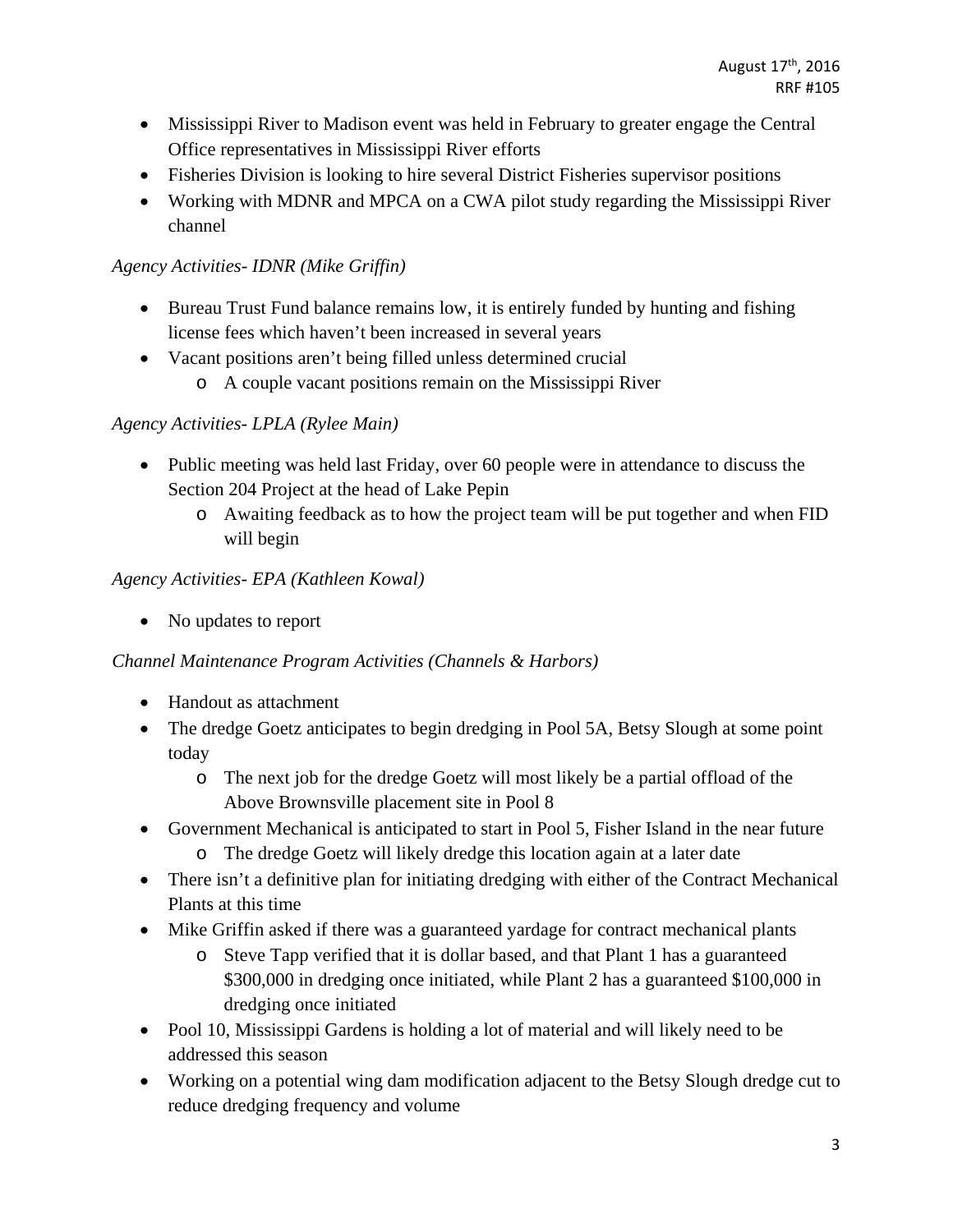- Below Mt. Vernon Light will likely require dredging in the future, this will be a top dredging priority for environmental review
- Working on an HEC-RAS model to determine the downriver impacts of reducing/eliminating dredging in the Upper Pool and/or Pool 1
- In discussion with USGS in regards to establishing an acoustic monitoring system on the Chippewa River
- Placement site shaping/preparation continues
	- o Completed shaping at Brownsville and Ft. City 1, currently working at Lansing Highway Bridge
	- o Will shape various sites in Lower Pool 4 and Pool 5
- Dredge Goetz will potentially complete a partial offload of the Above Brownsville placement site
	- o Likely remove 150,000 cubic yards from the temporary site and place the material at the Brownsville Containment site, Ames Construction plans to remove ~80,000 cubic yards for the I-90/Dresbach Interchange Project
- Working to geo-reference placement site boundaries for all sites, starting with Corpsowned placement sites
	- o Will coordinate with FWS once the survey crew transitions into FWS-owned placement sites
- Southport meeting with the SPPA on 3/17/2016 was successful, COE Real Estate is drafting a 20 year agreement for continued use of the placement site
- Koch will look to schedule an OSIT visit this season to discuss various placement site alternatives in the Hastings area after losing use of the Koch site
- Blackhawk Park looking into dredged material placement options at the park, COE will collect (internally or via contract) additional cultural resources data prior to placement
	- o An OSIT meeting will be scheduled after additional cultural data is collected
- Section 204 Projects: Pigs Eye Lake currently formulating project alternatives, looking at various island designs with the goal of improving aquatic habitat and reducing shoreline erosion; Head of Lake Pepin – currently assessing whether there is a Federal Interest in pursuing a project at the head of Lake Pepin
- Dredged Material Management:
	- o MN River Lower Minnesota River Watershed District (LMRWD) and COE signed an MOU for the LMRWD to cost-share transportation of dredged material beyond the Federal Standard
	- o COE and FWS are evaluating the potential of utilizing dredged material for floodplain forest restoration projects at various locations throughout the St. Paul **District** 
		- McMillan Island is one of the locations, which also may utilize two national COE programs: Regional Sediment Management and Engineering With Nature for data collection and post-construction monitoring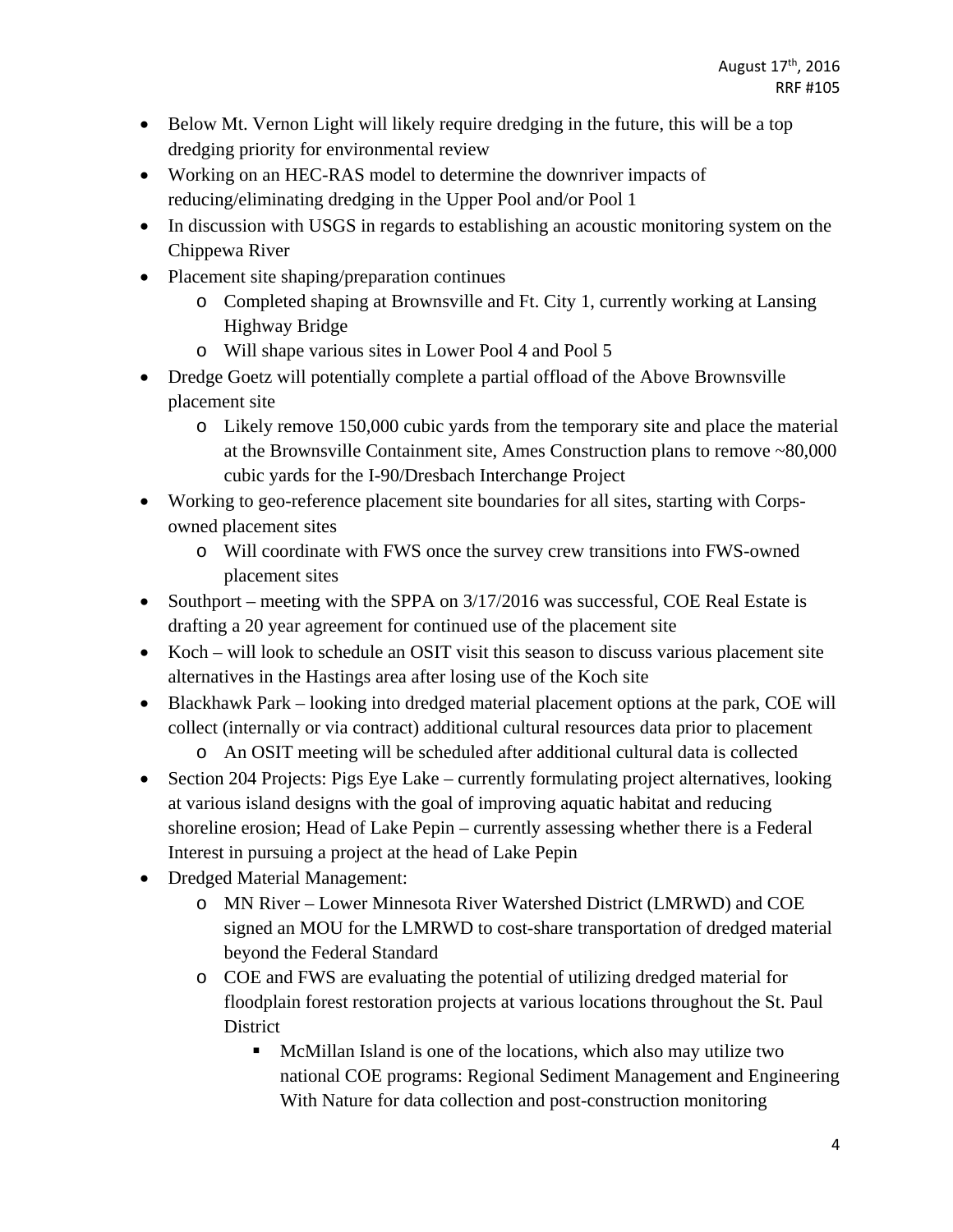- o Pool 2 DMMP planning effort has been delayed primarily due to focus on completion of other DMMP efforts in Pools 4, 5, and 6
- $\circ$  Pool 4/5 DMMP looking into decreasing the use of transfer sites to reduce overall costs to the COE
- o Pool 6 DMMP currently the highest priority for completion, hope to have the draft report to agency partners in early February
	- The preferred alternative is restoring Mosquito Island and acquiring the Homer site, looking into the potential of acquiring both the Hemker and Grover portions of the placement site as identified in the CMMP
	- Objective is to have the report completed in October/November 2016
- Lost Island excavation contract currently a high priority project for the St. Paul District, targeting contract award in September, potential to remove 1,300,000 cubic yards of material depending on availability of funding
- CMMP set a goal to have the annual updates completed by the end of May and complete the overhaul by the December RRF, though that objective may slip as resources are pulled elsewhere

# *Upper Mississippi River Basin Association OSIT Questionnaire – not on agenda (Kirsten Mickelson)*

- Questionnaire as attachment
- UMRBA drafted a letter to MVD in an attempt to draw more attention to the dredging and funding needs within MVP
- An OSIT questionnaire was distributed to various partners in an effort to identify means in which we could increase the effectiveness of channel maintenance management on the UMR
	- o The following four questions were identified in the questionnaire: What are the three most critical policy constraints limiting effective channel maintenance management? What information needs or analytical tools are needed to facilitate interagency coordination and management in regards to channel maintenance? What might be new ways or innovative approaches to improve channel maintenance – lower costs, increase effectiveness? Some states have indicated that new, updated channel maintenance plans need to be established before they will issue new permits – what must these plans address in order to meet the States' needs for issuing permits?
	- o UMRBA was very pleased with the response to the questionnaire
	- o Mike Griffin commented that we (the partnering agencies) should be pushing toward similar goals without drawing lines in the sand
	- o Kristin Mickelson stated that UMRBA is looking for feedback on the draft OSIT questionnaire response prior to the next board meeting which will be held on 5/24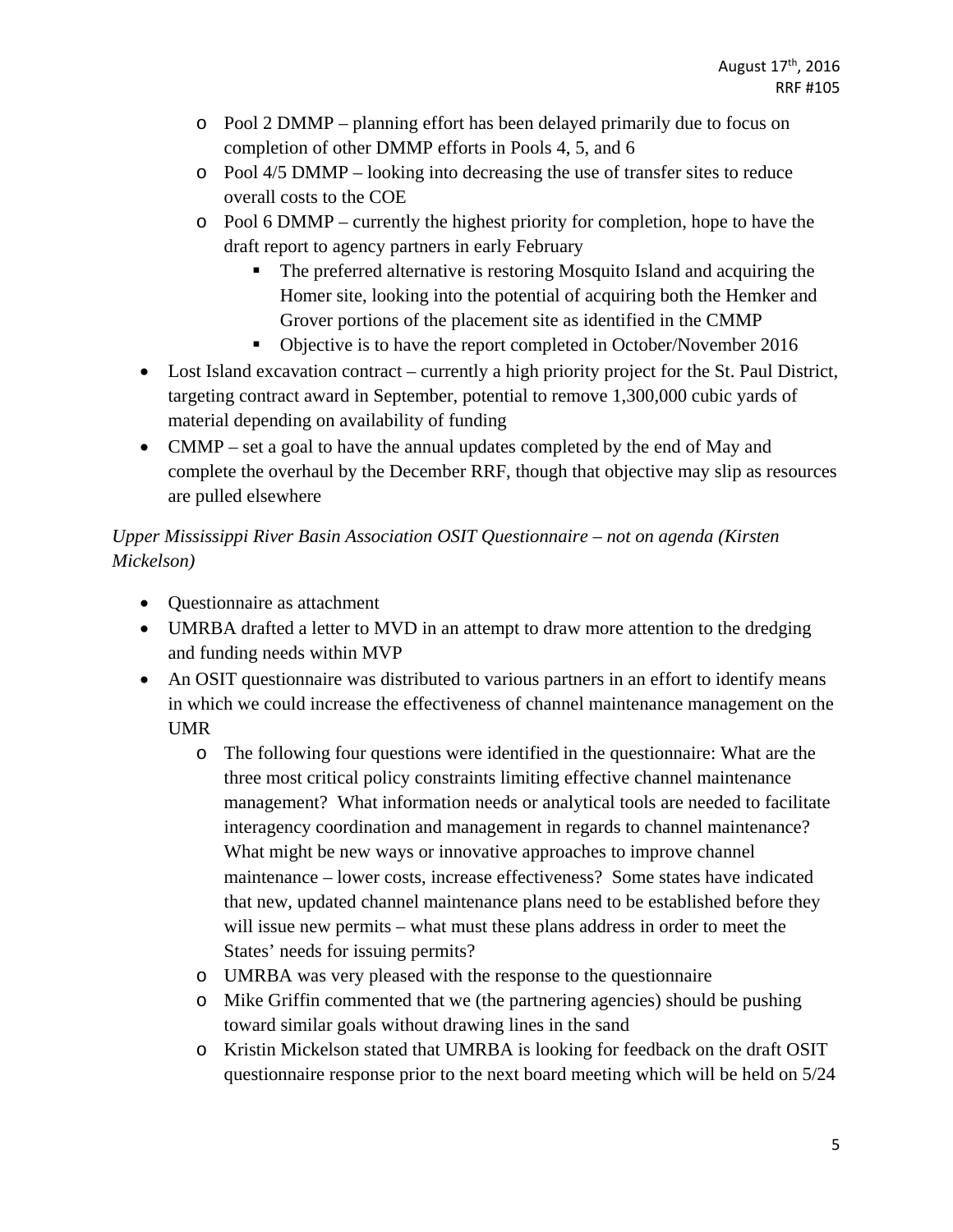o After the board meeting, an interagency meeting will be held to discuss action items moving forward

# *MPCA Soil Reference Values Update (Emily Schnick)*

- The group revisited the proposed timeline for revision of the SRV's via the link below o https://www.pca.state.mn.us/sites/default/files/c‐r1‐13e.pdf
- There haven't been many changes since this topic was first presented in December 2014
- SRV's are developed by the remediation group and the risk assessment group within the MPCA
- Once the revised SRV's are determined, it will take some time to implement the new numbers into dredge permits
	- o 2017 is likely the first year we would see the implementation of new SRV figures in dredge permits
	- o COE permit is unique and may require different treatment
- There are three levels of disposal requirements: Level 1, residential/recreational; Level 2, industrial; Level 3, landfill
- Currently, MPCA is still in the process of determining the background values

## *Recreation Workgroup (Tim Yager)*

- Pool 7 & 8 beach planning efforts continue, currently going through one more round of comment
	- o MDNR plans to load the document on their FTP site so it is available for viewing
	- o The document will also go through a public comment period
	- o planning to seek endorsement of the beach plans at the August RRF
- Tim Yager is working on a programmatic EA to identify best management practices, plans to present the EA to the RRF eventually for endorsement, though it is not likely to be completed by the August RRF
	- o No channel maintenance material will be used for beach enhancement until the EA has been finalized, beach shaping will also require completion of the EA
	- o Tim stated that the beaches identified in the CMMP, however, have adequate NEPA coverage to accommodate dredged material placement for beach enhancement purposes
	- o Up to 1,000 cubic yards of material will be covered in the programmatic EA, separate documentation will likely be required for volumes beyond 1,000 cubic yards
- All beaches in Pools 2-10 have been digitized

### *Upper Mississippi River Restoration (Tom Novak)*

• Presentation as attachment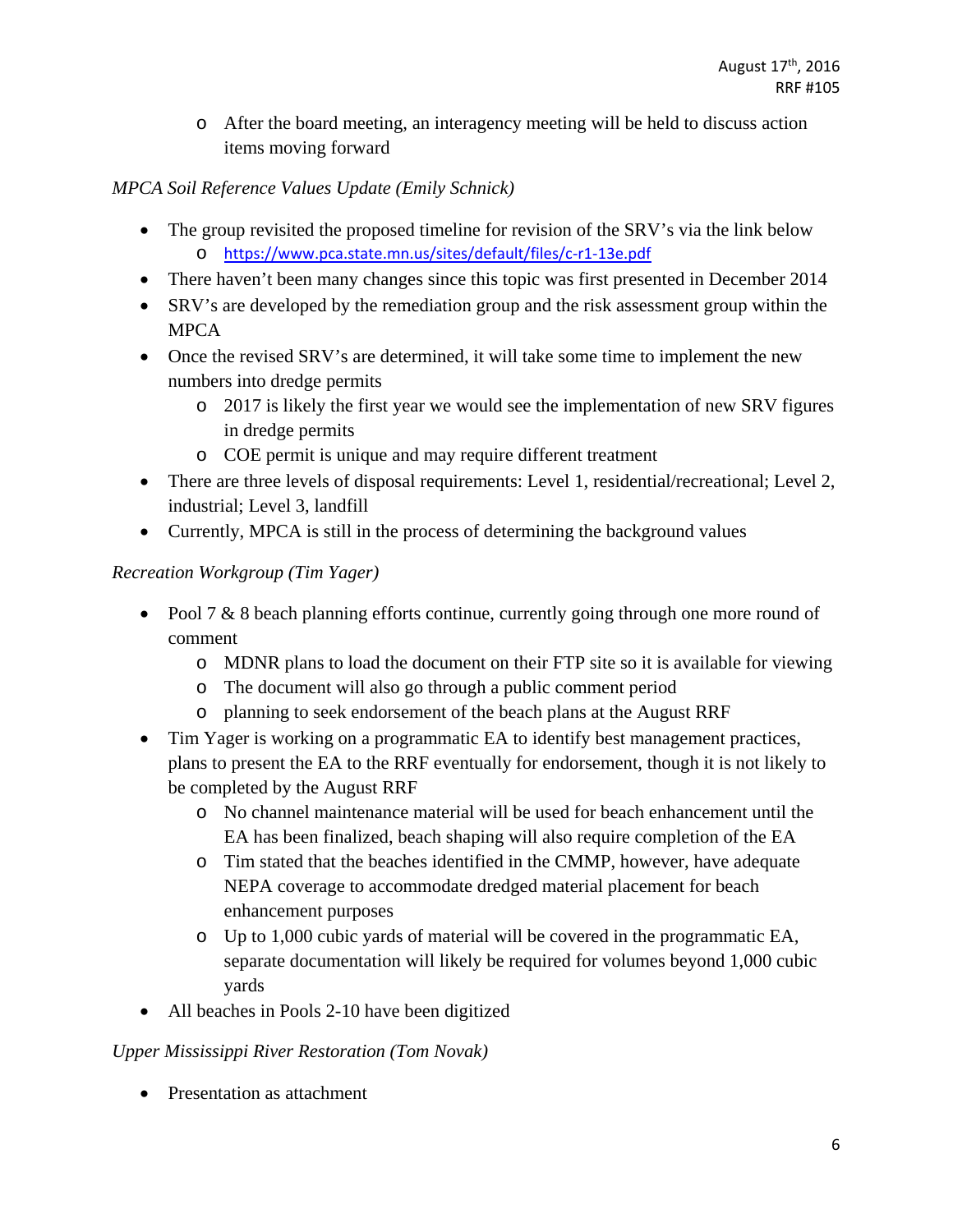- $\bullet$  Harpers Slough project is at 33% completion
	- o Contractor is attempting to be more aggressive and reduce the project timeline from three years to two years
	- o Suffered a hydraulic fluid leak from the line on a piece of equipment, causing 20 gallons of fluid to leak into the river
- Capoli Slough project dedication will be held in Ferryville, WI on 5/13, from 11am-12pm
- North/Sturgeon Lakes w/ minor drawdown had split the project into two phases a few months ago, the project is now condensed into one phase due to input from MVD
	- o O&M pertaining to the features in North Lake is still an issue, still trying to identify which agency will be responsible for O&M
	- o WLM drawdown call will be held with MVD on Thursday, still trying to sell the justification of costs incurred for a 75% probability of success
		- No decision has been made as to the extent of the drawdown (1'/1.5' at the dam, etc.)
	- o Hope to have a contract awarded by fall of 2017
- Conway Lake measures are focused on overwintering habitat and floodplain forest
- McGregor Lake project have been deferred due to other planning efforts, though it is the next project in the queue
- There is potential of combining UMRR efforts with the McMillan Island project in Pool 10

### *Pool 2 Channel Management Study (Tom Novak)*

- Presentation as attachment
- Draft report has been completed, the team still needs to complete quality assurance prior to distribution for review
- The preferred alternative remains increased channel maintenance with structures to channelize the river flow
	- o The industry still prefers the cutoff alternative, though cost is the prohibiting factor as that doubles the alternative cost from \$8 million to \$16 million
- Coordination will be required for the treatment of certain State listed mussel species
- Proposed 2016 work: August RRF endorsement (FY16); September-December prepare plans and specifications pertaining to stage one, structures (late FY16/early FY17)
- Proposed 2016/17 work: October-January prepare plans and specifications pertaining to stage two, increased channel maintenance (FY17); March advertise and award stage one contract (FY17); October advertise and award stage two contract (FY18)
- There are a lot of moving parts in Pool 2 right now, several planning efforts and projects
	- o Pool 2 DMMP is somewhat overarching, planning where to place 40 years of dredged material considering the various projects is a critical component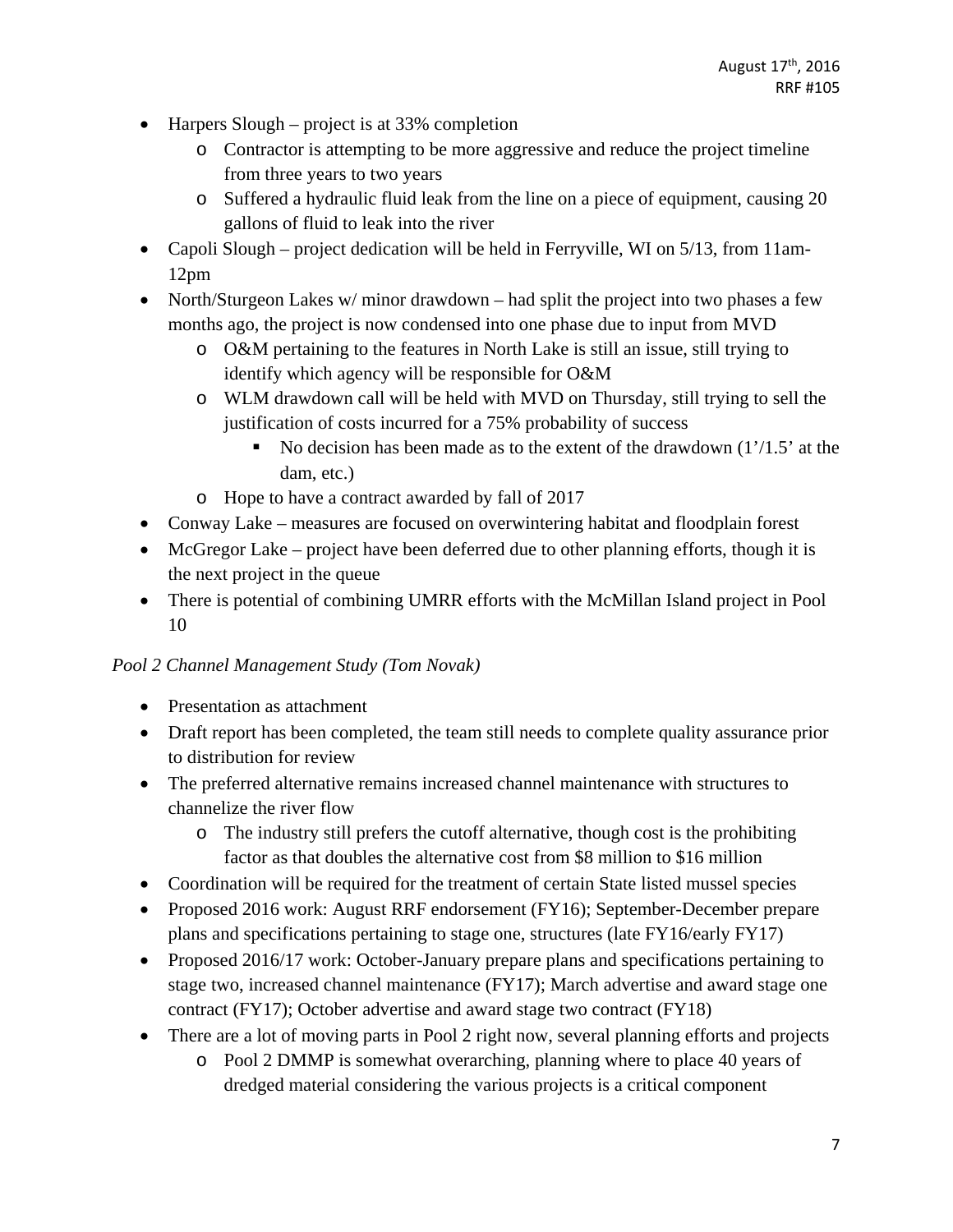### *Water Level Management Task Force (Mary Stefanski)*

- Plan to schedule the next meeting toward the end of May
- Draft Pool 8 White Paper Dan Cottrell is working to finalize the cost component of the white paper associated with the additional dredging required for routine drawdowns
	- o The cost portion is nearly completed (in draft form) and will need to be reviewed
	- o Completion of the white paper is dependent on finalizing the dredging cost component
- Randy Urich provided an updated draft supplement to provide as an amendment to the COE Master Plan recommending pool wide drawdowns as a preferred water level management technique when financially and environmentally possible
- Tim Schlagenhaft and Gretchen Benjamin are working on a conceptual model for drawdowns in order to better explain the process to the public
- Drawdown synthesis paper was published in the March issue of River Research and Applications

## *Fish & Wildlife Work Group (Steve Clark)*

- Held a work group meeting last Thursday,  $4/14$
- FWWG draft charter has been completed
	- o Voting member agencies were identified in the charter and consist of: COE, FWS, MDNR, WDNR, IDNR
		- Steve Clark questioned whether there was a dual control conflict having individuals represent their respective agencies on both the FWWG and the RRF
		- Steve Tapp stated that it's probably best to have different voting members if possible, but acknowledged that it may not be feasible at all times
- FWWG continues working on Environmental Pool Plan updates
- Working on beneficial use restoration projects, targeting ideal locations for habitat and forest restoration adjacent to historic dredging locations
	- $\circ$  Draft fact sheet has been completed for  $\sim$  10 project locations
- Steve Clark stated that there may be future discussions at the FWWG level pertaining to the intersection of Bald Eagle nesting and channel maintenance efforts
	- o COE intends to apply for a take permit on the refuge if needed for Crats Island/Lost Island excavations, though that is generally considered unacceptable within the refuge
- AIS:
	- $O$  COE no updates
	- o FWS Tim Miller stated that a group of individuals came together last October in an effort to remove Water Lettuce and Water Hyacinth, the group plans to gather again in search of the invasive plants this year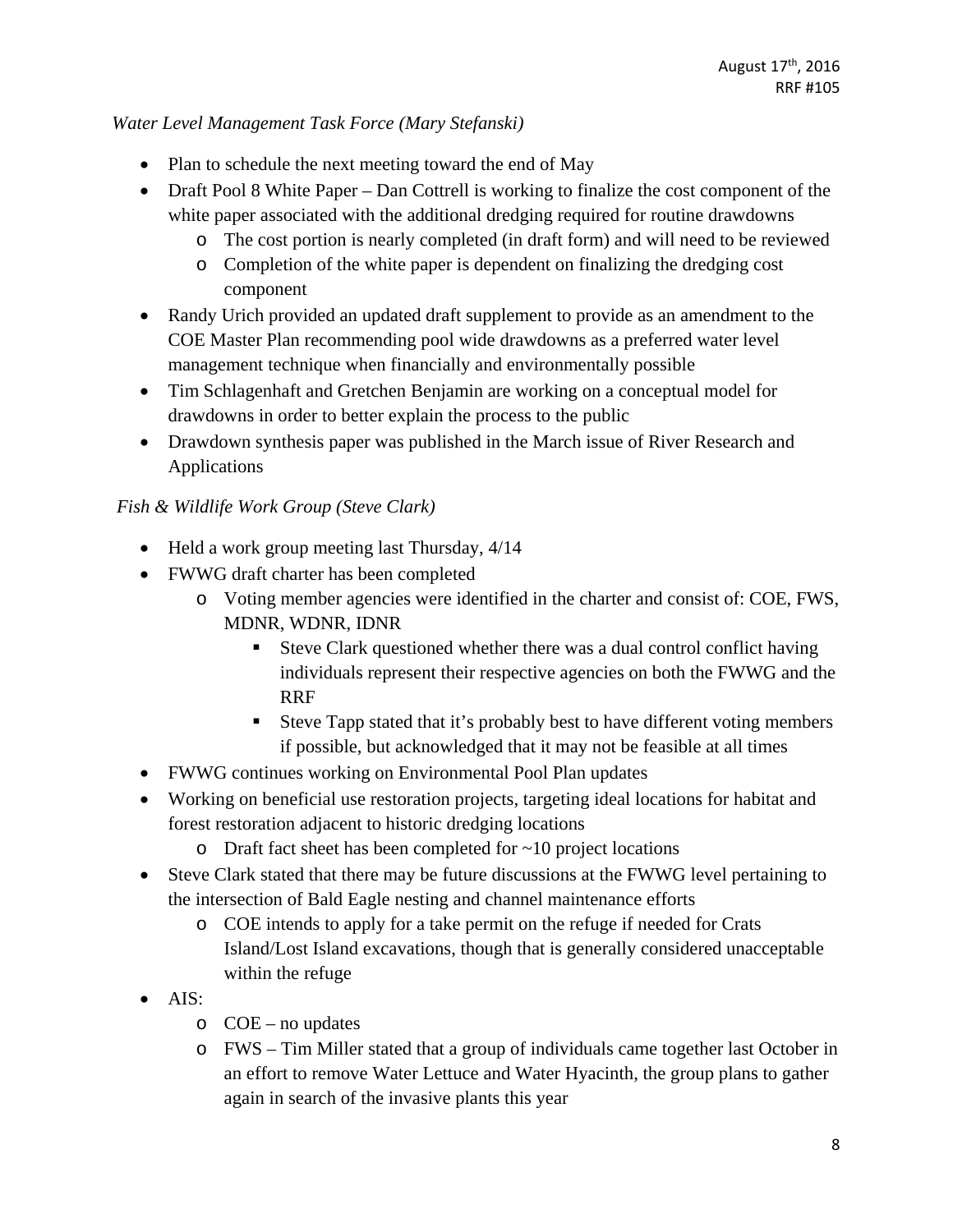- o MDNR will participate in a workshop pertaining to acoustic barriers for invasive Carp from 5/17 – 5/18 in La Crosse, WI
- Listed Species:
	- $\circ$  Northern Long-Eared Bat published the 4(d) rule, which was finalized this year
		- **The Upper Mississippi River is within the White Nosed Syndrome Zone**
	- $\circ$  6/1 7/31 is generally considered the pup season, but that can vary as early as April and as late as October

## *Beneficial Use Restoration Projects (Steve Clark, Randy Urich, Zach Kimmel)*

- Discussed various beneficial use restoration projects throughout the St. Paul District
	- o McMillan Island hydraulic modeling has been completed, which revealed that a project is possible within the historic island footprint while still meeting flood stage impact limitations
		- Still collecting hydrographic and topographic survey data to determine the quantity of material that will be required
	- o Lansing Island no new updates
	- o Mosquito Island project is shovel ready
- A draft fact sheet has been completed, detailing ~10 floodplain forest restoration projects throughout the St. Paul District
- Jim Fischer stated that it may be beneficial to send out a questionnaire to determine the statutory restrictions pertaining to floodplain forest restoration projects, from the perspective of each of the agency partners
	- o WDNR generally strives to have dredged material placed upland and out of the floodplain

# *Engineering With Nature (Burton Suedel)*

- Presentation as attachment
- Overall goal of incorporating the Engineering with Nature program into projects throughout the Upper Mississippi River
- Program objective is to combine navigation benefits with economic and socioeconomic benefits, using nature and science for the betterment of projects
- Lower Atchafalaya River Project was presented as an example of EWN program benefits
	- o New Orleans District encountered a problem as all feasible dredged material placement sites were exhausted
	- o The solution was to place mid-river dredged material mounds upstream of a sandbar, and allow the river's energy to develop new habitat
	- o EWN program provided quantification of the project's benefits
	- o The island formation reduced dredging requirements and also reduced the overall channel length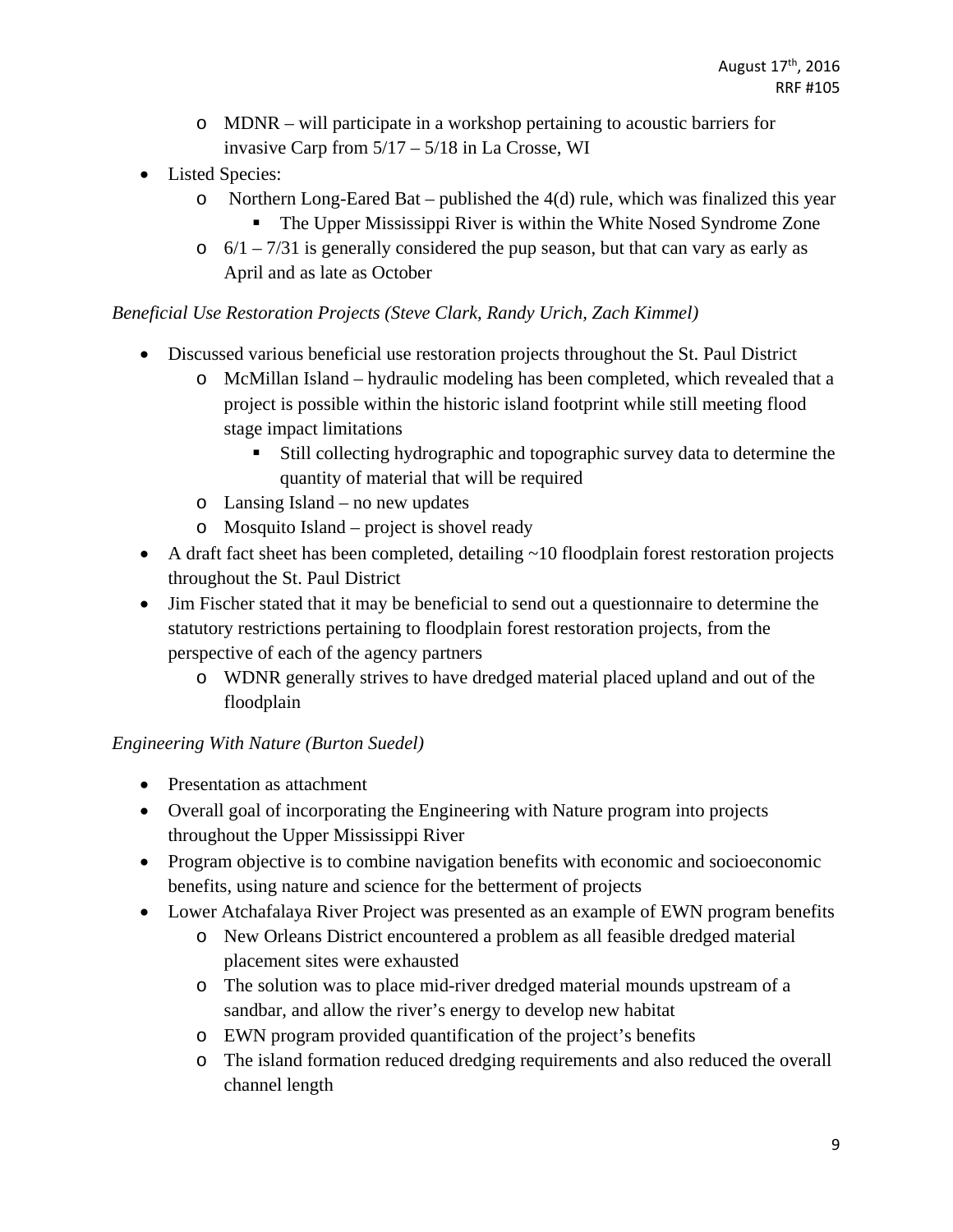- o There was a question as to whether or not an EIS was required for the action, Burton responded stating that an EIS wasn't required, New Orleans District coordinated with the State of Louisiana and the New Orleans Port Authority and neither had major concerns with the project
- o Jon Hendrickson questioned whether the hydrodynamic analysis was modeling or expert opinion, Burton responded stating that extensive modeling was completed for the project
- Jim Fischer asked what the level of interest was when EWN was presented at the RRCT, Burton responded stating that there was a lot of interest at the RRCT level
- There is a possibility that the St. Paul District will submit a funding request for FY17 involving use of both the EWN and Regional Sediment Management Programs pertaining to the McMillan Island Floodplain Forest Restoration Project
- Dan Dieterman stated that he likes the thought of the EWN program, using the river's energy to create its own habitat
- Mike Griffin stated that the EWN approach is similar to the approach for the Pool 8 seed island
- Rich King stated that there are a lot of components being discussed which have been done in the past (to an extent) and we can learn from that
- It is important to note that neither the EWN nor RSM program provide construction funding

### *Emergency Contact Information (All)*

- COE agreed to distribute the Mississippi River Organization Chart to provide as a template for other agencies to utilize
- Agency partners were encouraged to develop their own contact charts by the August RRF (FWS, WDNR, MDNR, IDNR; MPCA provided to RRF)

# *Navigation Work Group Activities (Dan Cottrell)*

- Handout as attachment
- A meeting regarding rail and barge traffic safety was held on 3/23 in Davenport, IA
	- o Meeting was triggered by a few near collisions between barges and trains, five were documented in the last two years by CP Railroad
- Looking into adding critical areas on IENC
	- o This year is the first year that the USCG is allowing sole use of IENC
	- o NWG will verify whether the railroad miles are included within IENC
- Dan Cottrell volunteered to chair the Navigation Work Group

*Other Topics/Issues, Due-outs, Agenda Topics (All)*